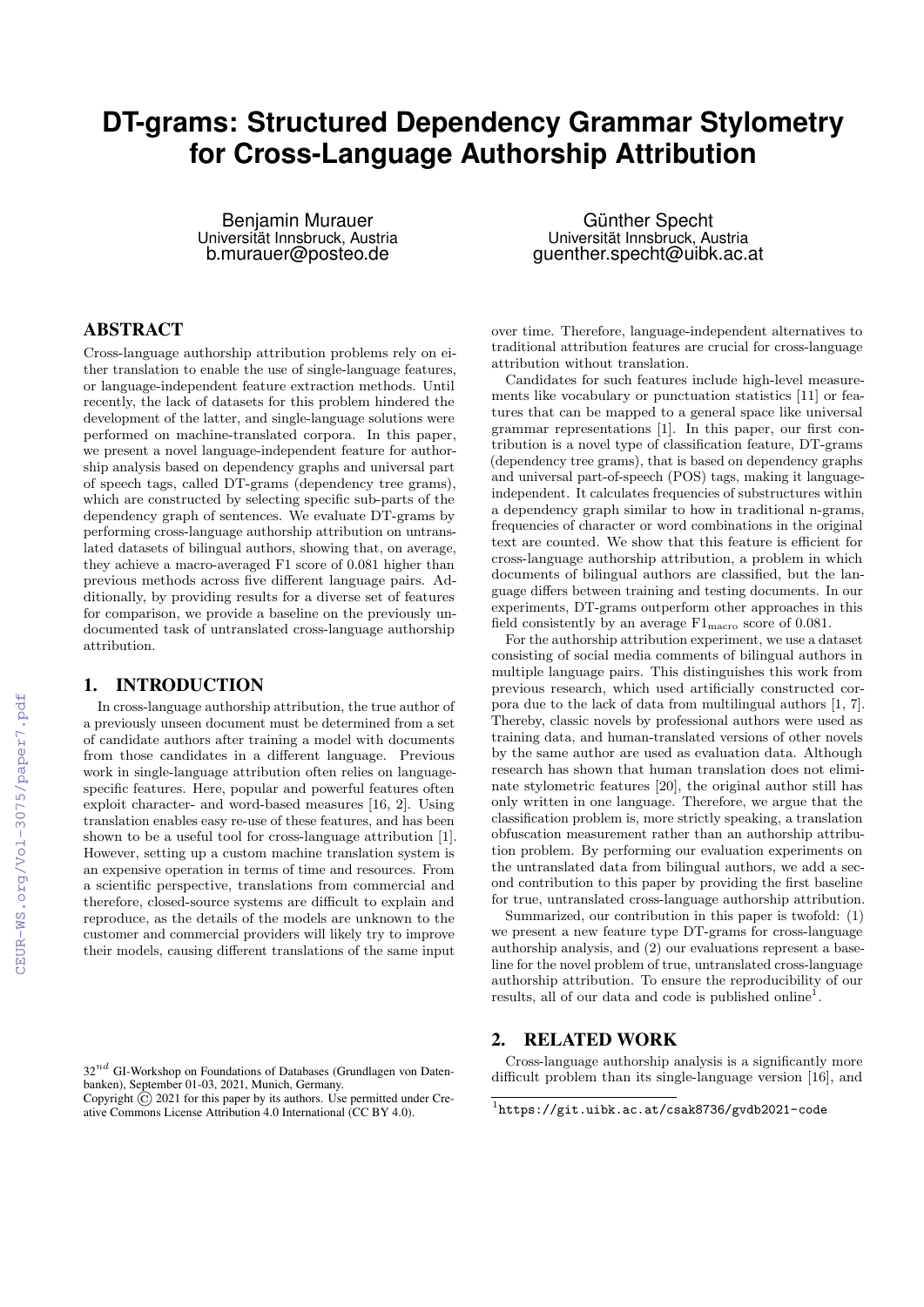in many cases, know-how learned from single-language authorship analysis can't be directly used. For example, simple syntactic features like word or character n-grams are an effective feature for stylometry [5], but are not suitable when the training and testing documents only share a few words, or even characters when given a different alphabet. Generally, using grammar features for authorship classification has been proven effective in many tasks ranging from attribution [9, 21, 4] to plagiarism detection [19]. Although these examples use language-specific grammar features in single-language settings, they show the general ability of these features to distinguish authorship, and language-independent grammar features such as universal POS tags allow for cross-language classification [1].

Using different combinations of words by leveraging the dependency of sentences rather than the original word order has lead to increased classification performance [15]. However, this study does not make use of language-independent features but rather changes how word n-grams are constructed by providing an alternative measure of which words neighbor each other. Nevertheless, their findings suggest that the dependency relationships between words within sentences hold valuable information for authorship analysis.

Our proposed feature, DT-grams, leverages key findings of previous observations by combining language-independent universal POS tags in combination with dependency graphs.

Previous attempts at cross-language attribution define the task itself inconsistently and different approaches to this term are taken, including datasets of monolingual authors of different languages [17] or comparing the performance of feature families in mono-lingual attribution problems for different languages [2]. When refining the definition of crosslanguage attribution as the task of attributing authors that have written documents in multiple languages, and training and testing documents must be written in different languages, few existing studies remain: [1] use a variety of different features including the frequency of universal POS tags on attribution, but conclude that machine-translation followed by traditional attribution techniques provides the best results. [7] use differently sized windows in which vocabulary richness measurements are aggregated. However, in both works, the datasets that were used contain human-translated novels, where the original author only wrote in one language and the source of the other languages was added by using translations of these works. Although it has been shown that translation keeps stylistic features mostly intact [20], we claim that the setup by these studies more likely measures the extent to which the authorship was obfuscated by the translator rather than the authorship itself. We state that authors writing in multiple languages are likely to do so in different styles, and we distinguish this problem as a different type of task.

Therefore, in this paper, we use social media texts that have been written by bilingual authors [10]. While this change in text type makes it more difficult to compare the results directly to previous work, it also allows us to analyze a more comprehensive set of language pairs that are available within this resource, and have not been included in previous studies due to the lack of data. More importantly though, by using this resource, our evaluations of the DT-grams feature along with several previously established baseline features provide first reference results for untranslated authorship attribution in five different language pairs.



Figure 1: Dependency graph representation of the sentence 'the cat saw a mouse in the field'.

# 3. DT-GRAMS CONSTRUCTION

To construct the proposed DT-grams feature, we parse textual data to obtain dependency relationships between the words within sentences, which are then mapped to a tree structure. Then, differently sized substructures are selected from those trees to produce sequences of DT-grams. Finally, while some classification models used in our experiments use these sequences directly, we also reduce them to tf/idfnormalized frequencies to form a bag-of-DT-grams for other models used in the evaluation. In the following section, these steps are explained in detail.

#### 3.1 Grammar Representations

In the first step, the raw text is parsed by a dependency parser. For this, we use the  $stanza^2$  python library. This produces graphs as depicted in Figure 1. Along with the dependency graph, the parser also provides additional information for each word, including its lemma and universal POS tag. The latter is a mapping from the more fine-grained languagedependent POS tag to a coarse, but language-independent universal tag [12], and we use it as a supplemental representation of the word itself and by discarding the original word. This way, we construct a language-independent tree from the graph of each sentence, and encode both the relationship between the words as well as their grammatical role.

We test three different representations of the nodes within the tree which are depicted in Figure 2: (1) the name of the incoming dependency (Figure 2a), (2) the universal POS tag of the word (Figure 2b), and (3) both (Figure 2c). This way, we hope to gain insight into which parts of the dependency graph are more important for authorship stylometry. The resulting influence of these choices is discussed in Section 5.

A similar representation of sentences can be achieved by using constituency parsers, which we refrained from using for two reasons: firstly, the availability of parser models for non-English languages is limited, and secondly, the resulting constituents are not language-independent and a global mapping must be used in order to perform cross-language classification. While such mappings exist for POS tags [12], no similar resources for constituents are available to our knowledge.

# 3.2 Tree Substructure Representations

Along the lines of [19], we use patterns of tree structures representing parts of the dependency tree. We propose several patterns, which we collectively call DT-grams and which are displayed in Figure 3. The intention behind choosing these specific structures is as follows: We first extract node combinations from direct ancestors  $(DT_{anc},$  Figure 3a) and

<sup>2</sup> https://github.com/stanfordnlp/stanza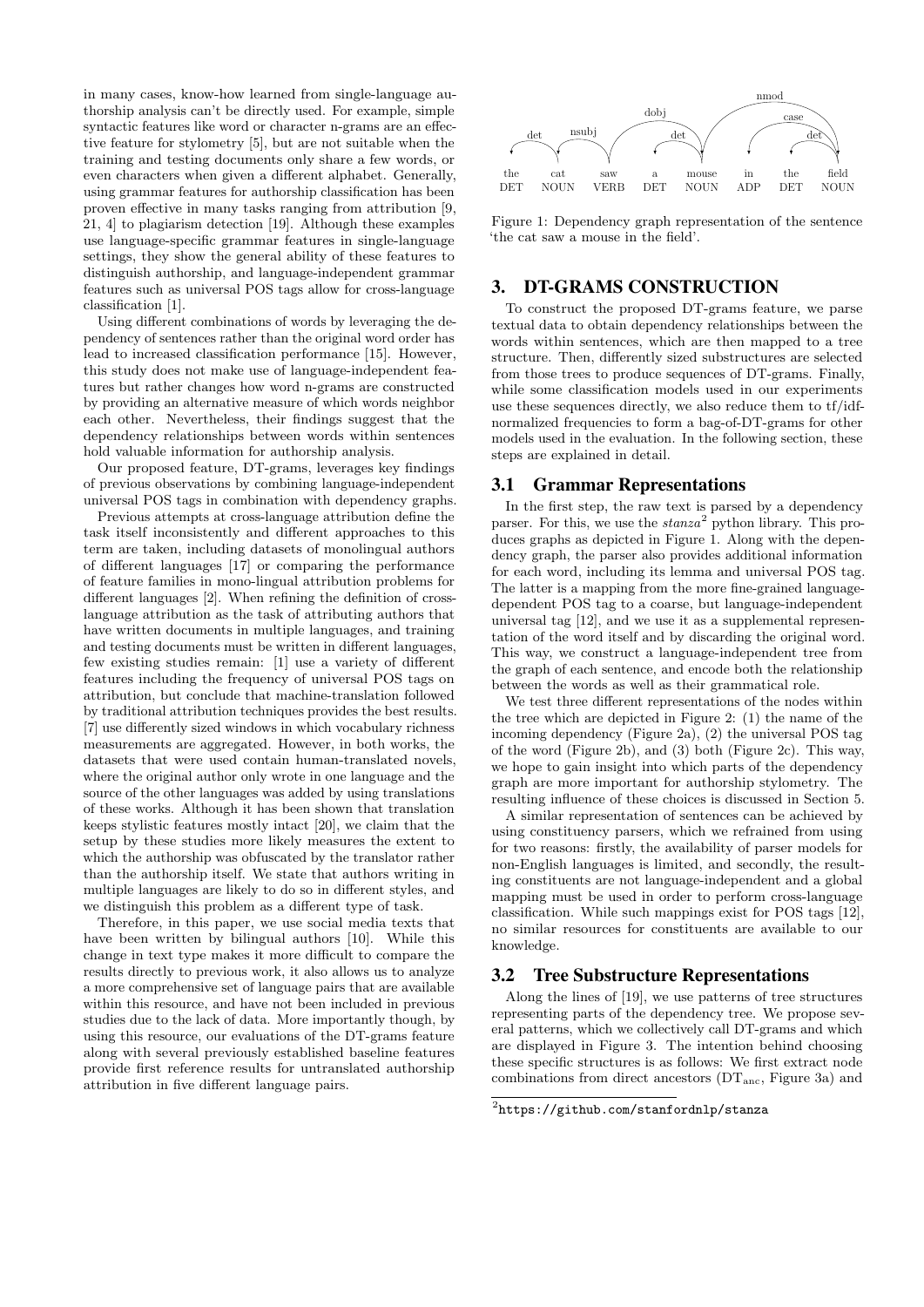

Figure 2: Three node representations of the dependency graph of the subphrase "mouse in the field" from Figure 1 containing the name of the dependency (a), the universal POS tag (b), and both (c).

siblings (DT<sub>sib</sub>, Figure 3b), representing the most basic building blocks of a tree. In Figure 3c,  $DT_{pq}$  is displayed, based on the PQ-grams used by [19]. Finally, we add  $DT_{inv}$  that use a different order of sibling/ancestor relationship (Figure 3d) compared to PQ-grams.

While character and word-based n-grams only have one dimension to scale (namely, n), these tree substructures can have more. In general, two parameters control the number of siblings (red) and ancestors (blue) taken into account for each pattern, whereas  $DT<sub>anc</sub>$  and  $DT<sub>sib</sub>$  both only have one of those parameters each. For  $DT<sub>anc</sub>$  and  $DT<sub>sib</sub>$ , setting the parameter to 1 results in calculating POS tag unigramsd.

To get instances of the DT-gram patterns from a tree, the substructure patterns are moved across the tree similar to a sliding-window, generating an instance of the substructure at every step. Thereby, one has to define an order in which the DT-grams are parsed from the trees (i.e., depth-first or breadth-first). If a substructure does not fit onto a certain position of a tree, the empty spots in the pattern are filled with a wildcard element X. Thereby, an instance is generated for every step as long as at least one of the substructure's positions is filled with a non-wildcard node.

This way, the sequence of DT-grams can either be used directly as input for a sequence-based model (e.g., a recurrent network), or the frequencies of the parsed instances can be used analogously to those of character or word n-grams.

For example, applying  $DT_{anc}$  shown in Figure 3a with its parameter set to 3 to the tree in Figure 2a results in 11 substructures: X-X-dobj, X-dobj-det, dobj-det-X, det-X-X, X-dobj-nmod, dobj-nmod-case, nmod-case-X, case-X-X, dobj-nmod-det, nmod-det-X, det-X-X,

Finally, the frequency of each produced instance is counted over the entire document, and these frequencies are then tf/idf-normalized over the entire dataset.

#### 4. EVALUATION

To evaluate the DT-grams feature, we perform crosslanguage authorship attribution using data from multiple language pairs and different classifiers, and we compare the results to different baseline features.

#### 4.1 Datasets

Since there are no untranslated cross-language corpora



Figure 3: DT-grams. Substructures are based on simple tree building blocks (a, b), PQ-grams by [19] (c) and an inverted form thereof (d).

| Languages    | A  | Docs  | $L_{\rm doc}$ | $D/A_{\min}$ |
|--------------|----|-------|---------------|--------------|
| $EN + DE$    | 10 | 2,790 | 3,055         | $22 + 20$    |
| $EN + DeepL$ | 10 | 2,790 | 3,055         | $22 + 20$    |
| $EN + ES$    | 20 | 3,402 | 3,148         | $20 + 21$    |
| $EN + PT$    | 37 | 4,481 | 2,996         | $20 + 20$    |
| $EN + NL$    | 11 | 2,056 | 3,225         | $20 + 20$    |
| $EN + FR$    | 45 | 7,374 | 3,142         | $21 + 20$    |

Table 1: Datasets used for evaluation. A denotes the number of authors.  $L_{\text{doc}}$  denotes the average document length in characters.  $D/A_{\text{min}}$  denotes the minimum number of documents written by each author in the respective languages in the first column. "DeepL" corresponds to the German documents machine-translated to English with DeepL.

available to our knowledge, we use the framework by [10] to generate several datasets by bilingual authors in different languages. It collects user comments from the social media site Reddit and allows us to set minimum requirements for document count, length, and language. We use this resource to evaluate the performance of DT-grams for different language pairs and generate bilingual datasets for the combinations presented in Table 1. We choose five different language pairs which all contain English, which represents the largest portion of text in Reddit comments. The other languages were chosen as they represent the largest non-English text sources for this corpus. We set the parameters of the generation framework to produce corpora with at least 10 authors for each pair, where each author has at least 20 documents for both languages. To increase the quality of the text documents, we also required a minimum document length of 3,000 characters. The tools that generate these corpora perform preprocessing including replacing URLs with a tag <URL> or filtering messages that mainly consist of punctuation. For a full list of preprocessing steps, we refer to the original publication by [10]. We performed no additional preprocessing. The resulting corpora are shown in Table 1 and we provide them publicly for download<sup>3</sup>.

In previous work, mono-lingual attribution techniques on machine-translated documents outperform cross-language

 $^3$ https://git.uibk.ac.at/csak8736/gvdb2021-code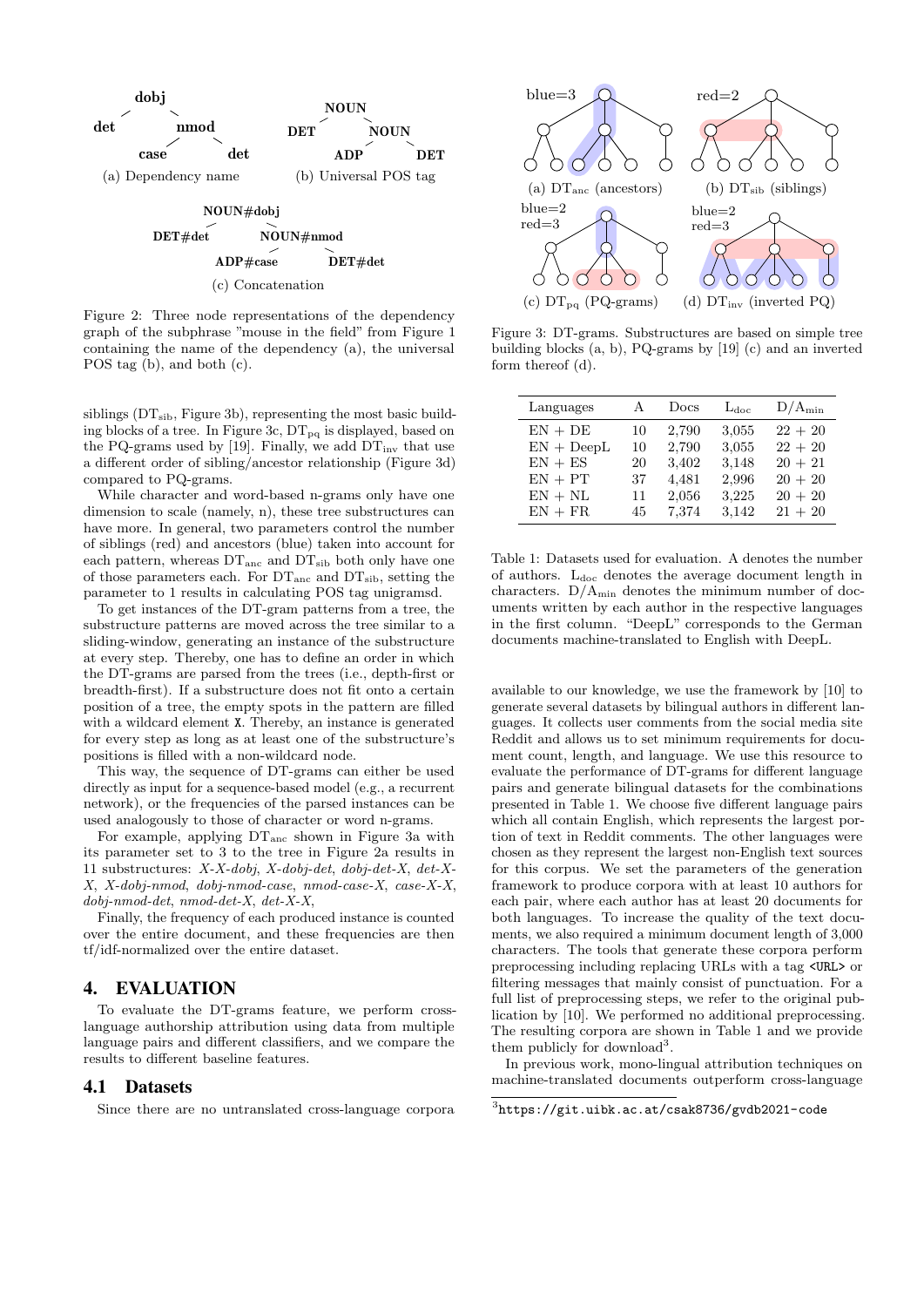

Figure 4: Models used in the experiments.

techniques [1]. We therefore provide data to calculate such a baseline by using the commercial translation service  $\text{DeepL}^4$ to translate the German documents to English, creating a mono-lingual version of the German documents for comparison. However, due to budgetary reasons, we only perform this step for one randomly picked language (German).

For each language pair  $(A, B)$ , we conduct all experiments both with training on  $A$  and testing on  $B$ , as well as the other way around.

#### 4.2 Evaluation Strategy

Since the parameterized datasets only define lower limits for the number of documents per author and the size of these documents, the resulting datasets have varying amounts of documents and authors. We ensure that results from experiments using these datasets can be easily compared to each other by only selecting 10 random authors of each dataset, and selecting 10 random documents of each language from those authors.

To reduce bias, each of these evaluations is repeated 10 times, and the selected authors and documents are randomized in each repetition. For each of these repetitions, all combinations of features and classifiers are tested, and the mean value of each combination across all repetitions is used as a representative for that combination. This also functions as a supplement for traditional cross-validation, which is impossible for cross-domain classification as documents in the training set can't be used interchangeably for testing, which would break the cross-domain nature of the setup. We are aware that this results in some datasets having a larger overlap between the repetitions than others, which is a flaw that might be mitigated in the future if more comprehensive corpora of bilingual authors become available, or direct comparison between results originating from differently sized datasets is not important.

#### 4.3 Models and Baselines

We test several different text classification models by following previous approaches in authorship attribution tasks. These are summarized in Figure 4.

Firstly, calculating tf/idf-normalized frequencies of different types of n-grams has been used widely in the authorship analysis field, including character, word, or part-of-speech tag n-grams. This approach can be used analogously by counting the frequencies of the parsed DT-grams and normalizing them using tf/idf. We then test two commonly used classifiers: linear SVMs [16, 11, 6] and extreme gradient boosting [7]. As comparison baselines of this category, we include results from character, word, and universal POS tag

| Parameter                                                                                                                              | Values                                                                                      |
|----------------------------------------------------------------------------------------------------------------------------------------|---------------------------------------------------------------------------------------------|
| n-gram size<br>$D\bar{T}$ -gram structure<br>DT-gram dim. sizes $1-4$ , $1-4$<br>C-value of SVM<br>Doc2Vec emb. size<br>CNN batch size | $1 - 3$<br>$DTanc, DTsib, DTpa, DTinv$<br>0.1, 1, 10<br>$50, 100, \ldots, 250$<br>5, 10, 20 |

Table 2: Hyperparameters optimized by grid search. All n-gram sizes were tested individually for word, character and universal POS-tag n-grams.

n-grams, whereby n ranges from 1 to 5.

Secondly, we utilize the Doc2Vec document embedding technique in combination with a logistic regression classifier, as proposed by [3]. For this solution, we have to define what a document is in terms of DT-grams, as their order is no longer well-defined. We interpret each document as the sequence of DT-grams that is returned by the parser, which in our case uses a depth-first approach. We include baselines for comparison along the lines of [3], which consist of character, word, and universal POS n-grams ranging from n=1 to 5.

Thirdly, we use a convolutional neural network proposed in [14] by interpreting each DT-gram as a unique token used in the embedding layer of the network. Thereby, we use the same parameters and network layout as in [14], except for an increased embedding layer size to fit the larger documents. We utilize the same depth-first order as in the second approach to define a sequence of tokens. The baseline for this model uses character, word, and universal POS tag unigram representations of the documents.

As a further comparison baseline, we compute the vocabulary richness feature LIFE from [7], which counts the vocabulary frequency over differently sized windows and calculates various aggregated measures. We refrain from using other language-agnostic features presented in related crosslanguage research [1], which depend on language-specific resources like sentiment databases, which are difficult to collect and even harder to compare. Additionally, in their research, these approaches showed inferior performance compared to character-based features from machine-translated text. We use the same linear SVM and extreme gradient boosting classifiers as the tf/idf frequency feature category to classify the documents with LIFE features (see Figure 4).

# 5. RESULTS AND DISCUSSION

We run the classification experiment for each model, each language pair in both directions, and every parameter combination shown in Table 2, generating an exhaustive grid of results. In this section, different aggregations and selections of this entire result set are used to extract the key findings for this paper.

#### 5.1 Performance per Model

Table 3 shows that the linear support vector machine with tf/idf frequency features outperforms all other models in every language combination and for most of the feature categories. In the case of the vocabulary richness feature LIFE, we can confirm the results of the original work that the random forest-based approach outperforms the support vector machine [8].

We suspect that the CNN model underperforms because we

<sup>4</sup> https://www.deepl.com/, translation performed in November 2019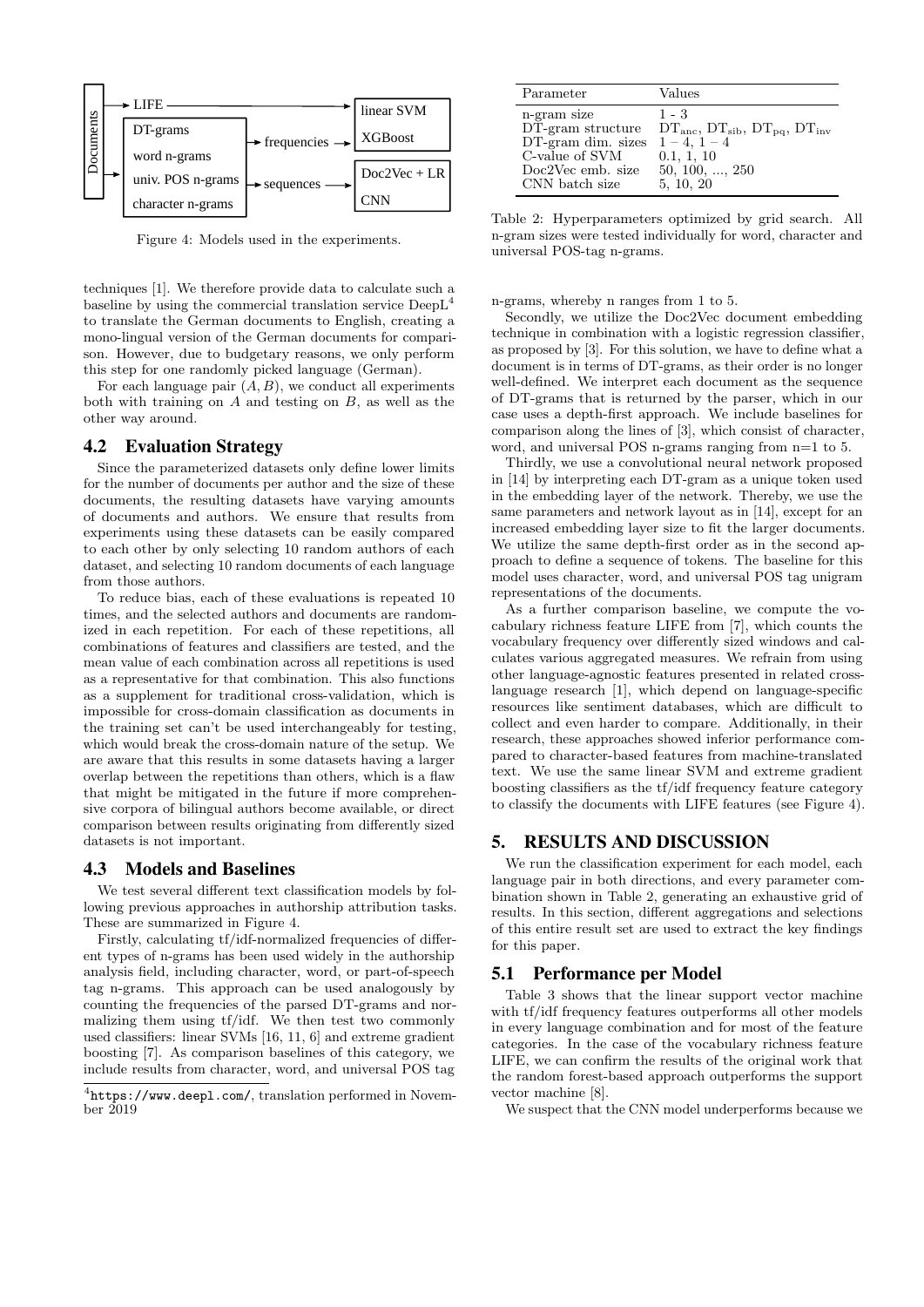|     |       |                 |                         |       |       | Model $EN/_{DE}$ $EN/_{ES}$ $EN/_{FR}$ $EN/_{NL}$ $EN/_{PT}$ $EN/_{DeepL}$ |
|-----|-------|-----------------|-------------------------|-------|-------|----------------------------------------------------------------------------|
| svm | 0.375 |                 | $0.291$ $0.310$ $0.277$ |       | 0.246 | 0.479                                                                      |
| xgb | 0.268 | $0.207$ $0.229$ |                         | 0.209 | 0.175 | 0.332                                                                      |
| cnn | 0.112 | 0.108           | $0.104$ $0.102$         |       | 0.119 | 0.133                                                                      |
| d2v | 0.261 | 0.180           | 0.179 0.193             |       | 0.213 | 0.344                                                                      |

(a) Max.  $F1_{\text{macro}}$  score of the models across all datasets. "DeepL" denotes the German documents machine-translated to English with DeepL.

| Model LIFE |                          | Word<br>n-grams | Char.<br>n-grams | n-grams | Uni. POS $_{\text{DT-grams}}$ |
|------------|--------------------------|-----------------|------------------|---------|-------------------------------|
| svm        | 0.110                    | 0.396           | 0.479            | 0.385   | 0.453                         |
| xgb        | 0.157                    | 0.189           | 0.332            | 0.282   | 0.328                         |
| cnn        | $\blacksquare$           | 0.092           | 0.075            | 0.133   | 0.102                         |
| d2v        | $\overline{\phantom{0}}$ | 0.143           | 0.341            | 0.344   | 0.336                         |

(b) Max.  $F1_{\text{macro}}$  score of the models across different features.

Table 3:  $F1_{\text{macro}}$  of the models across different datasets (a) and features (b).

| $DT_{\sigma}$     |      |      |      |      |      | $EN/DE$ $EN/ES$ $EN/FR$ $EN/NL$ $EN/PT$ $EN/DeepL$ |
|-------------------|------|------|------|------|------|----------------------------------------------------|
| DT <sub>anc</sub> | 0.33 | 0.21 | 0.23 | 0.23 | 0.18 | 0.42                                               |
| $DT_{\rm sib}$    | 0.29 | 0.24 | 0.24 | 0.25 | 0.25 | 0.42                                               |
| $DT_{pq}$         | 0.35 | 0.26 | 0.28 | 0.28 | 0.29 | 0.43                                               |
| $DT_{\text{inv}}$ | 0.37 | 0.30 | 0.29 | 0.23 | 0.27 | 0.43                                               |

Table 4: Max.  $F1_{\text{macro}}$  score of each DT-gram type.

have significantly less training documents than in the original paper, in which case network models have been shown to have trouble capturing the style of authors [5].

While the document embedding model (d2v in the table) outperforms the frequency-based features with the extreme boosting trees in some cases, it does not reach the support vector machine's F1 scores in any language or feature set.

#### 5.2 Performance per Feature Category

Figure 5 displays the highest  $\rm{F1_{macro}}$  score for each frequency feature category and dataset. It becomes clear that the vocabulary richness feature LIFE is not able to model the authors effectively. An explanation for this is found in the basic principle behind the feature itself, which counts aggregated vocabulary richness measures across sliding windows over the document. Being originally developed for classifying entire novels from professional authors allowed these window sizes to be large and carry more information than is the case with shorter texts. Likewise and unsurprisingly, the word n-grams are not able to model authorship except for the machine-translated dataset, which is the only case where a significant intersection between training and validation vocabulary can be expected.

Confirming the results of [1], we observe that traditional features are effective in classifying machine-translated text, outperforming all other features. We can also confirm their finding that machine-translation increases the performance of language-independent features. Interestingly, the character n-gram features perform well above the 10% random baseline also for the non-translated datasets. This suggests a measure of similarity between these languages, but we leave the interpretation of these results to the field of linguistics. Future



Figure 5: Comparison of the highest  $\rm{F1}_{\rm{macro}}$  scores for different feature types. The different datasets are plotted on the x-axis, where "DeepL" stands for the documents that have been machine-translated from German to English. For layout reasons, experiments that differ only in classification direction (e.g., en  $\rightarrow$  de and de  $\rightarrow$  en) are averaged, whereas the difference in  $F1_{\text{macro}}$  between the directions was below 0.02 for each pair. The DT-gram feature outperforms the next best feature by 0.081  $F1_{\text{macro}}$  averaged over all untranslated language pairs.

experiments including datasets from less related language families such as Japanese or Arabic may provide further insights into this relationship.

The proposed DT-gram feature is the most effective feature for the untranslated scenarios, outperforming the next best feature across the language pairs by an average of 0.081 F1macro.

This suggests that the grammatical characteristics of multilingual authors are kept across languages. The performance of these features consistently outperforms n-grams constructed from the universal POS tag-based on the original word order, we conclude that the dependency relationships between the words and therefore, a grammatical style contribute to an author's stylometric fingerprint.

When comparing the different languages, we can see a clear difference in classification performance. For the two grammatical feature types, namely universal POS tag ngrams and DT-grams, the results of the German dataset show better F1 scores compared to the other languages. One possible explanation for this result the overall higher grammar complexity of German compared to the other languages [13], which would, in turn, suggest that either  $(1)$  classification across languages with grammars of different complexity, or (2) classification across languages with general high complexity improve the usefulness of grammar features themselves.

However, to answer these questions, additional language combinations must be analyzed, which may prove difficult for low-resource languages given the already small amount of available data from bilingual authors for languages that are not considered low-resource.

In summary, no approach is able to beat traditional methods performed on machine-translated texts, but our proposed DT-gram feature outperforms all other tested features on untranslated cross-language scenarios, especially on German documents. It represents a promising start for future de-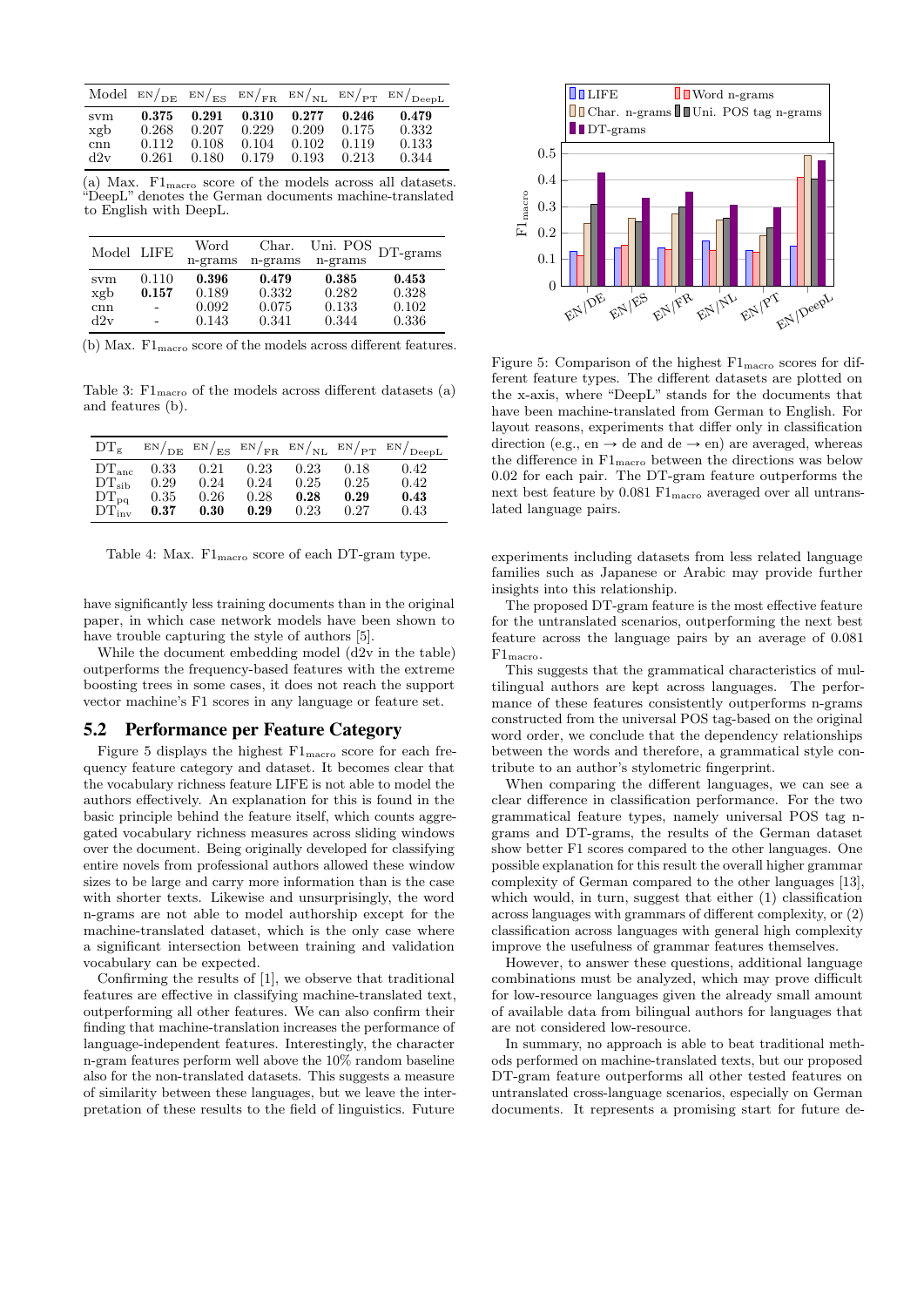

Figure 6: Influence of the horizontal (a) and vertical (b) DT-gram parameter sizes. Note that  $DT_{sib}$  is only included in (a) as it lacks a vertical parameter, and likewise,  $DT<sub>anc</sub>$  is only included in (b).

|        |                                                                         |                         |       |                | Node $EN/_{DE} EN/_{ES} EN/_{FR} EN/_{NL} EN/_{PT} EN/_{DeepL}$ |
|--------|-------------------------------------------------------------------------|-------------------------|-------|----------------|-----------------------------------------------------------------|
| hoth – | Dep. $0.366$ $0.239$ $0.274$ $0.257$ $0.218$<br>U.POS 0.375 0.291 0.310 | 0.368 0.232 0.294 0.262 | 0.277 | 0.246<br>0.235 | 0.445<br>0.450<br>0.453                                         |

Table 5: Max. F1macro scores of different internal node layouts for the dependency tree.

velopment and research of true cross-language authorship attribution.

#### 5.3 Performance by Tree Node Structure

As described in Section 3.1, we tried different representations of the internal nodes of the dependency tree structure. In Table 5, the best results for each of these can be found. Interestingly, the type of dependency which is used in the graph does not seem to have a large impact on the classification performance, but rather using only the structure of the graph along with the universal POS tag of each word shows the biggest advantage.

#### 5.4 Tree Substructure Performance Analysis

As we demonstrated the general efficiency of the dependency tree-based features, Table 4 shows how the different DT-grams perform on each language combination. In general, the substructures that combine ancestor and sibling nodes  $(DT_{pq}$  and  $DT_{inv}$ ) outperform the more simple patterns for each language and suggest that complex structures in grammatical style are a valuable stylometric feature for bilingual authors across languages.

Figure 6 shows a more detailed analysis of how the sizes of the two parameters influence this result. For both the vertical and horizontal parameters, the optimal value is between 2 and 3, depending on the language and substructure, which is similar to reported optimal values for character n-grams [16].

Only DTanc benefits from a higher vertical parameter size, especially in German documents, which may benefit from even higher values of the respective parameter. While Spanish shows the least difference in classification performance across the different parameter sizes, it is difficult to draw conclusions from the other languages, indicating that more data is required for further experiments.

## 6. CONCLUSION

In this paper, we have presented a novel type of classification feature called DT-grams, based on dependency graphs and universal POS tags. We have shown in experiments that DT-grams able to efficiently model stylometric fingerprints of bilingual authors across languages, premiering authorship analysis even in cases where machine-translation is unavailable, with an average lead of  $0.081$   $F1_{\text{macro}}$  to the next best approach tested in our experiments. Additionally, we have expanded the field of cross-language authorship attribution by providing baseline results for the previously undocumented problem of untranslated cross-language authorship attribution of bilingual authors and analyzed results of 5 different language pairs. Finally, we have collected findings including unexpectedly good performances of language-dependent features applied to cross-language settings as well as significant differences across language pairs.

The most important limitations of our approach are the dependency on the performance of the external parsing tools used, which may differ in quality across languages, as well as the superior performance of approaches based on machinetranslation.

In future work, we want to investigate on using more specialized syntax classification models like tree-LSTMs [18] or more complex syntactic networks [4], as well as combining multiple feature categories to further improve classification results in both cross- and single-language experiment settings.